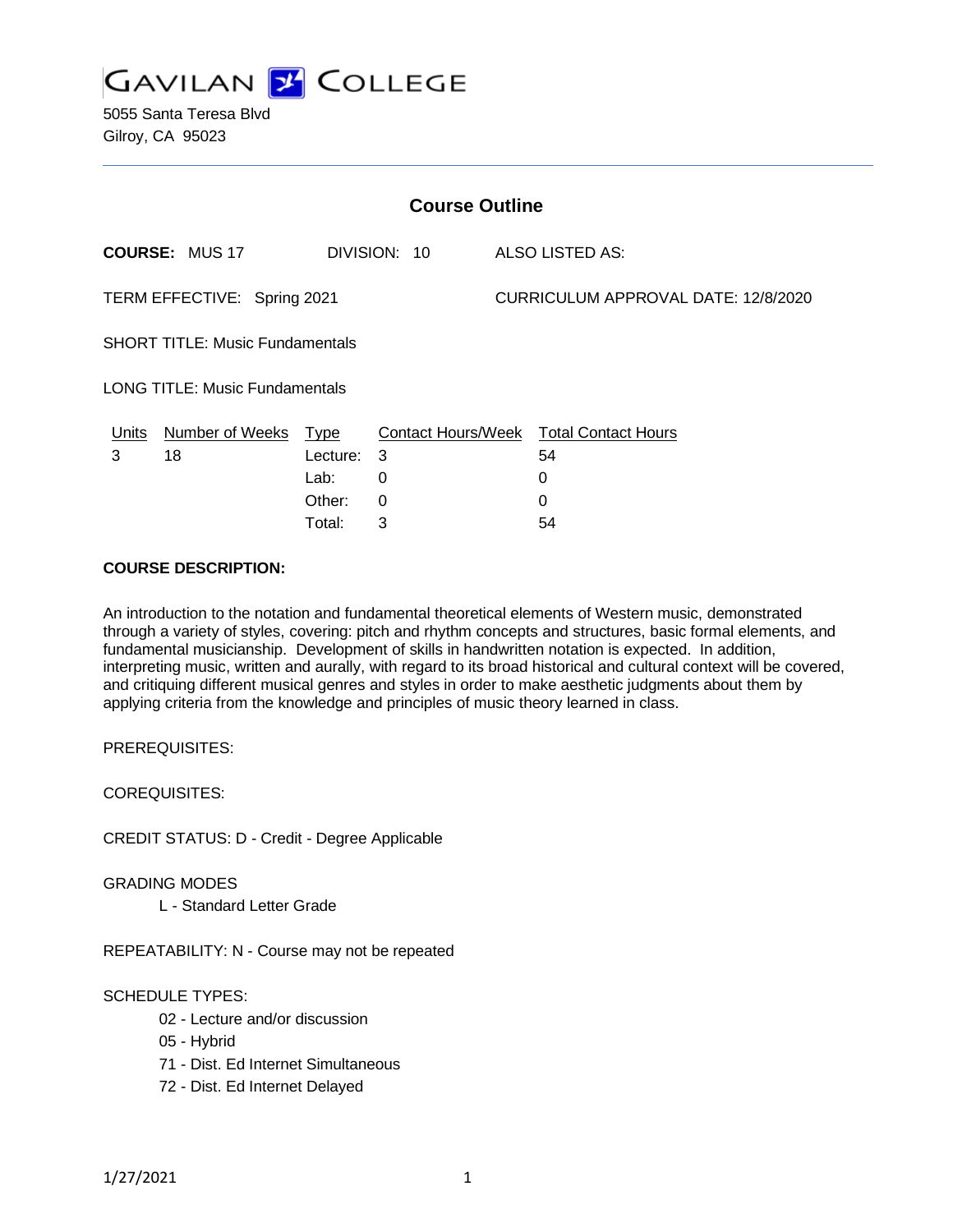# **STUDENT LEARNING OUTCOMES:**

1. Demonstrate basic music fundamentals: staff reading, rhythm, time signatures and musical score reading.

Measure of assessment: Individual projects, out of class assignments, tests.

Year assessed, or planned year of assessment: 2019

2. Demonstrate application of elements to style, including broad cultural and historical factors.

Measure of assessment: Tests, out of class assignments, discussions.

Year assessed, or planned year of assessment: 2019

# **CONTENT, STUDENT PERFORMANCE OBJECTIVES, OUT-OF-CLASS ASSIGNMENTS**

Curriculum Approval Date: 12/8/2020

## **DE MODIFICATION ONLY**

Lectures will include introduction to material, performances and listening examples.

includes but is not limited to:

- 1. Handwritten notation of pitch and rhythm
- 2. Simple and compound meters
- 3. Basic properties of sound
- 4. Intervals
- 5. Key signatures
- 6. Diatonic major and minor scales
- 7. Diatonic triads with elemental harmonization of a melody
- 8. Introduction to the dominant 7th chord
- 9. Basic phrase and cadence structure (authentic, half, deceptive)
- 10.Fundamental aural skills
- 11. Application of elements to style, including broad cultural and historical factors

Content: INTRODUCTION TO MUSIC FUNDAMENTALS, 3 hours

Description: Musical contour, melody, harmony, rhythm. Introduction to musical letter names.

#### LECTURE/DEMONSTRATION/DISCUSSIONS

Out-of-Class Assignments: Text book reading on the covered topic, listening assignments, and exercises in identifying components.

SLO: Demonstrate basic music fundamentals: staff reading, rhythm, time signatures and musical score reading.

PLO: Be able to hear, identify and work conceptually with the elements of music: rhythm, melody, harmony and structure.

Content: PITCH NOTATION AND THE GRAND STAFF, 6 hours

Description: Staff notation, the piano keyboard: naming white keys, treble and bass clefs, naming octaves, the grand staff, writing music in Score.

#### LECTURE/DEMONSTRATION

Out-of-Class Assignments: Text book reading on the covered topic, notation writing homework, note placement playing assignments.

SLO: Demonstrate basic music fundamentals: staff reading, rhythm, time signatures and musical score reading.

PLO: Be able to hear, identify and work conceptually with the elements of music: rhythm, melody, harmony and structure.

Content: ACCIDENTALS AND HALF AND WHOLE STEPS , 4 hours

Description: Sharps, flats and naturals. Writing pitches with accidentals, half steps and whole steps, double sharps and flats.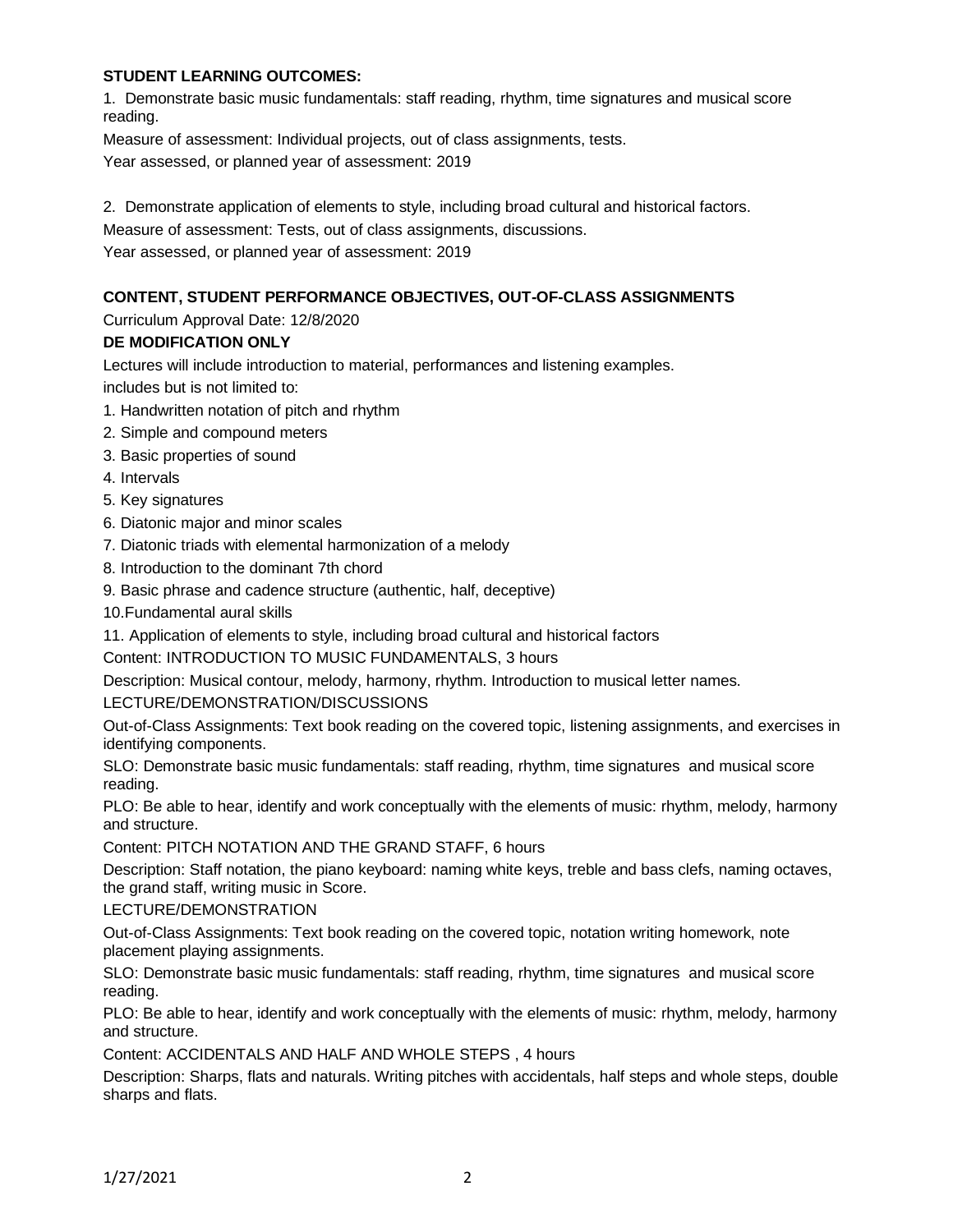## LECTURE/DEMONSTRATION,

Out-of-Class Assignments: Text book reading on the covered topic, writing from staff exercises, listening assignments

SLO: Demonstrate basic music fundamentals: staff reading, rhythm, time signatures and musical score reading.

PLO: Be able to hear, identify and work conceptually with the elements of music: rhythm, melody, harmony and structure.

Content: SIMPLE AND COMPOUND METERS, 3 hours

Description: Duple, triple and quadruple meters, tempo markings, meter signatures, rests, counting rhythms in Simple meters.

LECTURE/DISCUSSIONS/DEMONSTRATION

Out-of-Class Assignments: Text book reading on the covered topic, writing simple melodies in assigned meters

SLO: Demonstrate basic music fundamentals: staff reading, rhythm, time signatures and musical score reading.

PLO: Be able to hear, identify and work conceptually with the elements of music: rhythm, melody, harmony and structure.

Content: BEAT SUBDIVISION AND SYNCOPATION, 3 hours

Description: Ties and slurs, beat subdivisions, triplets, syncopation, rhythmic variations in Performance. LECTURE/PERFORMANCES/DISCUSSIONS

Out-of-Class Assignments: Text book reading on the covered topic(s), writing sample beats, listening assignments and rhythm exercises.

SLO: Demonstrate basic music fundamentals: staff reading, rhythm, time signatures and musical score reading.

PLO: Be able to hear, identify and work conceptually with the elements of music: rhythm, melody, harmony and structure.

Content: MAJOR SCALES AND KEYS, 3 hours

Description: Scales, scale types: chromatic, whole-tone and major, writing major scales, major key signatures and circle of fifths.

## LECTURE/DEMONSTRATION,

Out-of-Class Assignments: Text book reading on covered material, exercises in identifying major scales in songs, writing key signatures on the staff.

SLO: Demonstrate basic music fundamentals: staff reading, rhythm, time signatures and musical score reading.

PLO: Be able to hear, identify and work conceptually with the elements of music: rhythm, melody, harmony and structure.

Content: MINOR SCALES AND KEYS, 3 hours

Description: parallel keys, natural, harmonic, melodic minors, comparing scale types, relative keys, identifying the Key from a score.

#### LECTURE/PERFORMANCE,

Out-of-Class Assignments: Text book reading on covered material, exercises in identifying minor scales in songs, writing key signatures on the staff.

SLO: Demonstrate basic music fundamentals: staff reading, rhythm, time signatures and musical score reading.

PLO: Be able to hear, identify and work conceptually with the elements of music: rhythm, melody, harmony and structure.

Content: REVIEW AND MIDTERM, 3 hours

LECTURE/DISCUSSIONS/DEMONSTRATION,

Out-of-Class Assignments: review above covered material and prepare for midterm consisting of written and listening portions.

SLO: Demonstrate basic music fundamentals: staff reading, rhythm, time signatures and musical score reading.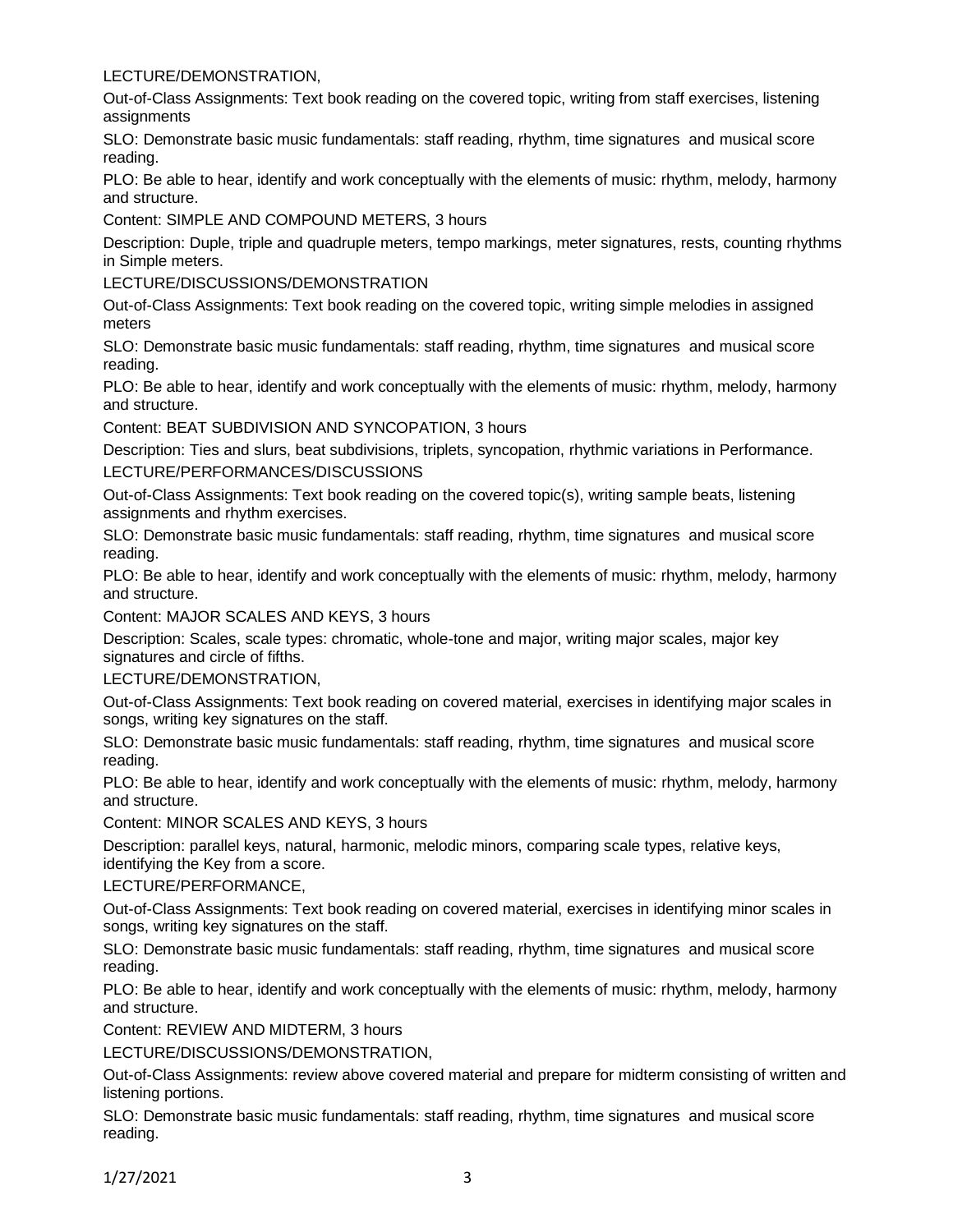PLO: Be able to hear, identify and work conceptually with the elements of music: rhythm, melody, harmony and structure.

Content: INTERVALS, 3 hours

Description: Intervals, interval quality, inverting intervals, spelling intervals, majorm minor, augmented and diminished intervals.

LECTURE/DEMONSTRATION,

Out-of-Class Assignments: Text book reading on covered material practicing interval building from given notes, listening assignments.

SLO: Demonstrate basic music fundamentals: staff reading, rhythm, time signatures and musical score reading.

PLO: Be able to hear, identify and work conceptually with the elements of music: rhythm, melody, harmony and structure.

Content: TRIADS AND THE DOMINANT SEVEN CHORDS, 3 hours

Description: Spelling triads, triad qualities in major and minor keys, triad inversions, dominant 7th chords, seventh chord inversions.

LECTURE/DISCUSSIONS,

Out-of-Class Assignments: Text book reading on covered material, building chords from given notes, listening assignments.

SLO: Demonstrate basic music fundamentals: staff reading, rhythm, time signatures and musical score reading.

PLO: Be able to hear, identify and work conceptually with the elements of music: rhythm, melody, harmony and structure.

Content: MELODY HARMONIZATION AND CADENCES, 3 hours

Description: Harmonizing major melodies with the basic phrase model, cadence types, harmonization in minor key melodies.

LECTURE/PERFORMANCE/DEMONSTRATION,

Out-of-Class Assignments: Text book reading on covered material, writing simple melodies with basic chord progression, listening assignments.

SLO: Demonstrate application of elements to style, including broad cultural and historical factors.

PLO: Be able to hear, identify and work conceptually with the elements of music: rhythm, melody, harmony and structure.

Content: FORM IN POPULAR AND FOLK SONGS, 4 hours

Description: Quaternary song form, 32-bar song form, writing melodies, form in later popular music, writing keyboard accompaniments.

LECTURE/DEMONSTRATION/DISCUSSIONS,

Out-of-Class Assignments: Text book reading on covered material, listening assignments, research examples of popular/folk music and present it in class.

SLO: Demonstrate application of elements to style, including broad cultural and historical factors.

PLO: Have the ability to identify styles of music, including historical periods, stylistic traits, cultural influences, and performance practices.

Content: BLUES AND OTHER POPULAR STYLES, 3 hours

Description: Pentatonic scales, the blues scale and 12-bar blues, chord extensions and sus chords. LECTURE/DISCUSSIONS/DEMONSTRATION,

Out-of-Class Assignments: Text book reading on covered material, listening assignments, research examples of blues styles compositions and present it in class.

SLO: Demonstrate application of elements to style, including broad cultural and historical factors.

PLO: Have the ability to identify styles of music, including historical periods, stylistic traits, cultural influences, and performance practices.

Content: FORM IN CLASSICAL MUSIC, 4 hours

Description: Classical forms: sonata allegro, concerto, short, character pieces, etudes, Classical accompaniment.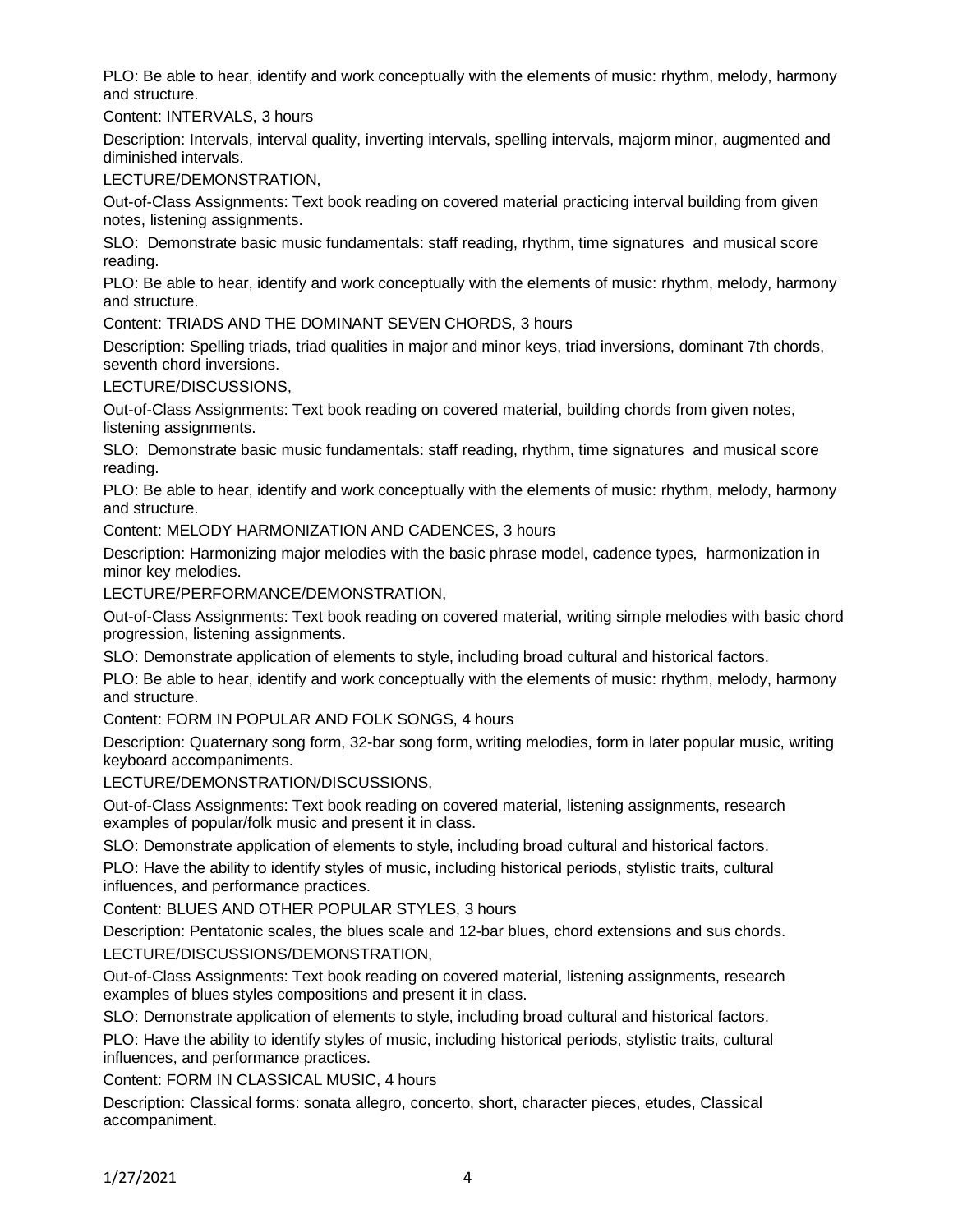# LECTURE/DISCUSSIONS/DEMONSTRATION,

Out-of-Class Assignments: Text book reading on covered material, listening assignments, research examples of classical music and present it in class.

SLO: Demonstrate application of elements to style, including broad cultural and historical factors.

PLO: Have the ability to identify styles of music, including historical periods, stylistic traits, cultural influences, and performance practices.

Content: Application of elements to style, including broad cultural and historical factors, 3 hours

Description: Musical time periods, application of musical elements in each time period, musical elements of different cultures, historical factors in music.

## LECTURE/DISCUSSIONS,

Out-of-Class Assignments: Text book reading on covered material, listening assignments, short presentations on musical examples of pre-selected countries.

SLO: Demonstrate application of elements to style, including broad cultural and historical factors.

PLO: Have the ability to identify styles of music, including historical periods, stylistic traits, cultural influences, and performance practices.

Content: REVIEW AND FINAL, 3 hours

LECTURE/DISCUSSIONS,

Out-of-Class Assignments: Review all the material covered after midterm, prepare for the listening and written portions of the final examination.

SLO: Demonstrate application of elements to style, including broad cultural and historical factors.

PLO: Have the ability to identify styles of music, including historical periods, stylistic traits, cultural influences, and performance practices.

## **METHODS OF INSTRUCTION:**

1. Lecture and demonstration 2. Multimedia demonstrations 3. Video and audio recordings 4. In-class group exercises and musical analysis

## **OUT OF CLASS ASSIGNMENTS:**

Required Outside Hours: 108

Assignment Description: Homework assignments: listening to assigned musical material, textbook reading on covered material, writing projects.

## **METHODS OF EVALUATION:**

Writing assignments Percent of total grade: 30.00 % Written Homework. Percent range of total grade 30% to 40%. Problem-solving assignments Percent of total grade: 20.00 % Homework, Quizzes, Listening assignments. Percent range of total grade 20% to 30% Skill demonstrations Percent of total grade: 10.00 % Group performances and projects. Percent range of total grade 10% to 20% Objective examinations Percent of total grade: 20.00 % Multiple choice, true/false questions and written responses. Percent range of total grade 20% to 30% Other methods of evaluation Percent of total grade: 20.00 % Class participation, class discussions and individual projects. Percent range of total grade 20% to 30%